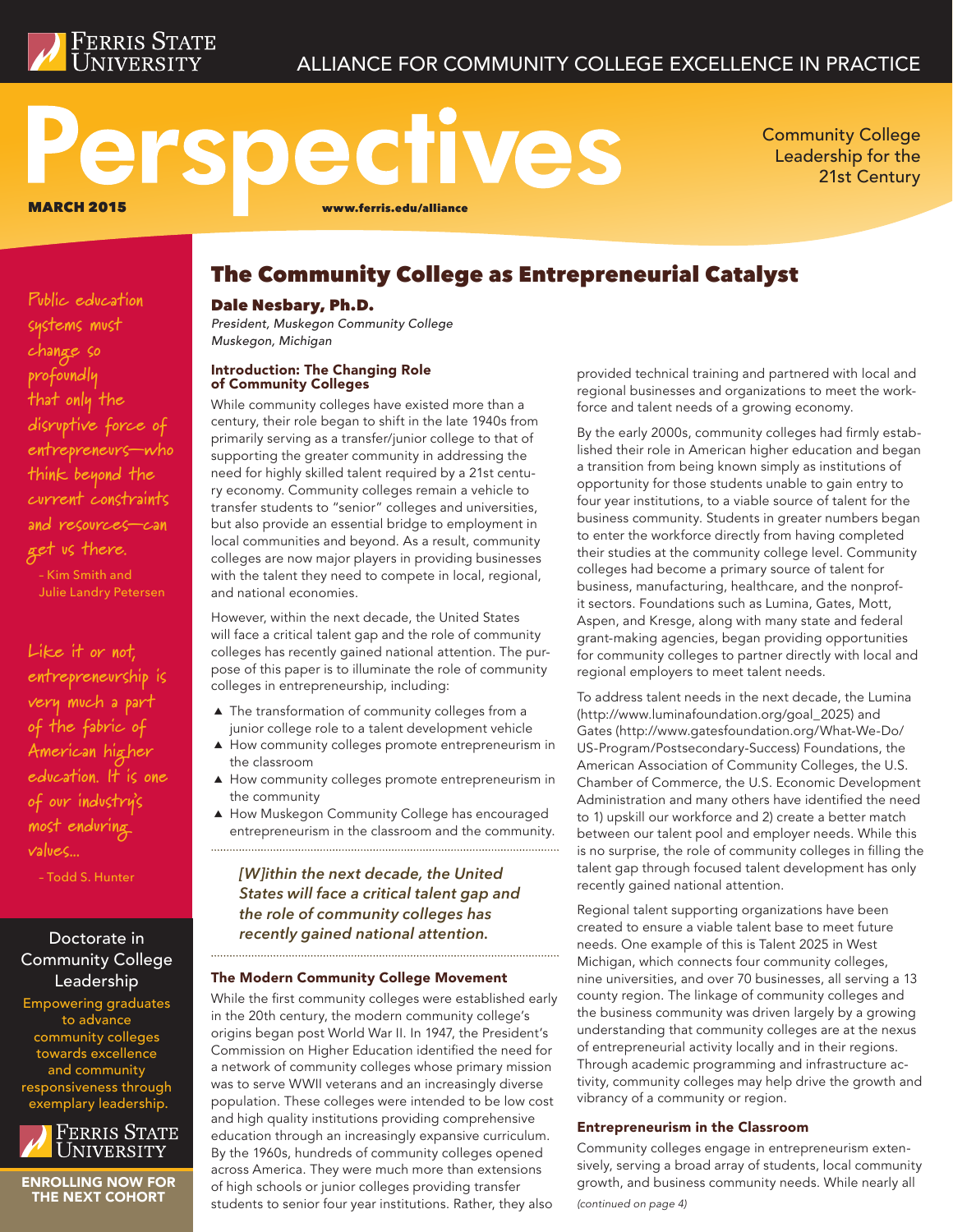# EMERGING LEADERS' PERSPECTIVES

Given the financial constraints with which community colleges must contend today, many colleges are taking an entrepreneurial approach to achieve the support they need while also benefitting their local communities. Whether leading regional economic development to create jobs, fostering business success with multi-faceted services, or preparing a skilled workforce ahead of the curve, community college entrepreneurship can provide vital support for regional economic vitality. We posed the following question to emerging and national leaders; their answers appear below:

# Holger Ekanger, M.S.A.

*Director, WCE, Engineering & Advanced Technology Macomb Community College Warren, Michigan*

Community colleges increasingly are challenged by greater accountability and transparency for student access, retention, and successful completion, while the traditional revenue sources to accomplish this great work are declining. Also, let's not forget the demands placed on restraining any tuition increases. College completion has grown

increasingly important to long-term economic viability, but with greater accountability comes increased administrative costs.

For community colleges to survive and remain relevant, they must be nimble, flexible, innovative, customer-focused in an organizational structure that embraces innovation, and maintaining an entrepreneurial spirit in the face of rapid academic and organizational changes. Right!

There are endless examples of successful entrepreneurial approaches implemented with an external focus. We need to focus the same efforts internally and address systems, processes, and organizational structures to increase efficiencies, ultimately eliminating workarounds and reducing costs. While this is no attempt to be all inclusive, the following suggestions reflect my experience in workforce development.

- $\triangle$  Leverage state, federal, and grant funding to build capacity and effectively scale up pilot initiatives to include most, if not all students, while embedding these into sustainable organizational practices.
- ▲ Simplify certificate and degree options. Provide prescriptive career pathways. Increase intrusive approaches in student success initiatives. Hold students accountable for course and degree completion.
- ፖ Eliminate barriers to quick course and program changes, ensuring content is always current and relevant, which requires faculty to engage regularly with their respective industry sector.
- A Replace required seat time with performance-based outcomes, and strengthen the open entry - open exit delivery concept.
- $\triangle$  Cross-train staff to respond quickly when needed for projects requiring immediate action.
- $\blacktriangle$  Increase faculty responsibilities to include engagement in all activities related to student success. Our non-bargaining unit full-time faculty work 40 hours a week which includes classroom teaching, curriculum development, recruitment, and employer engagement.
- $\blacktriangle$  Foster creative use of instructional resources. We have an embedded turn-key vendor integrated in activities paid if revenue is secured.
- ▲ Place greater demands on state economic, workforce funding policies to consolidate overlapping activities. Hold employers accountable to invest in creating talent pipelines – both short and long-term.

*Holger Ekanger is Director of Workforce & Continuing Education, Engineering & Advanced Technology at Macomb Community College in Warren, Michigan. He joined Macomb in 2001 after working for 7 years as a contract employee for Northern States Power Company in Minnesota and 5 years with Ivy Tech Community College in Columbus, Indiana. He is a graduate of the University of Minnesota and earned his M.S.A. from Central Michigan University, Mount Pleasant, Michigan.*



**QUESTION OF THE MONTH:**

*What significant entrepreneurial approaches or opportunities do you see on the horizon for community colleges?*

# Elizabeth Orbits, M.A., LPC

*Manager, Student Resource & Women's Center Washtenaw Community College Ann Arbor, Michigan*

We are experiencing a revolution in higher education driven by major philanthropists, government funders, and the public agenda all demanding changes in purpose, cost, delivery, and outcomes. There is a call for innovation, experimentation, and an entrepreneurial mindset. Many of us like the thought of innovation but don't really want it.

Entrepreneurship isn't just the same things done differently, but creating new ways of learning and being. Otherwise, we become irrelevant.

Today, it is more important than ever for community colleges to look for and act upon innovative opportunities. We need to be intentional and recognize ways to act entrepreneurial if we are to survive, grow, and stay relevant in the 21st century. Often what appears to be innovation is actually just the beginning of real change because acting in an entrepreneurial way is really on-going.

To flourish, community colleges will need to stay competitive with the ever-expanding global knowledge production. We are in the time of what experts call "borderless education". This means all institutions will need to share their knowledge and partner in new ways. With this wider expansion of global knowledge from multiple sources, traditional pedagogy and learning are being questioned. This will demand different approaches to teaching like distance learning, MOOCS, and competency-based assessment.

Employers want different things too. Expectations for graduates have expanded to include critical thinking, problem-solving, teamwork, and communication skillsets, all essential to compete successfully in today's global economy. Finally, community colleges will need to be intentional about innovating financial constraints. This means allowing institutions to behave in entrepreneurial ways, developing and using multiple revenue streams, including external partnerships with businesses and each other.

Characteristics of an entrepreneurial higher education institution include leadership and governance that share a common vision and culture. These institutions empower individuals within the organization to engage in innovative thinking, take risks, and embrace entrepreneurial pedagogy and knowledge-exchange across all stakeholders.

Community colleges need innovators who are not afraid to try new ways; to fail and try again. To develop an entrepreneurial mindset, we must be comfortable with failure, learn to embrace and accept that mistakes are part of the innovative process, and set a new direction that responds to rapid technological change. There is more risk in doing nothing.

*Liz Orbits is a Licensed Professional Counselor in Michigan and manages the Student Resource & Women's Center and the International Student Center at Washtenaw Community College, Ann Arbor, Michigan. She has 10 years experience in academic advising, career counseling, and case management services in higher education. She earned M.A. degrees in both Educational Psychology and Community Counseling from Eastern Michigan University and is currently enrolled in the FSU DCCL program.*

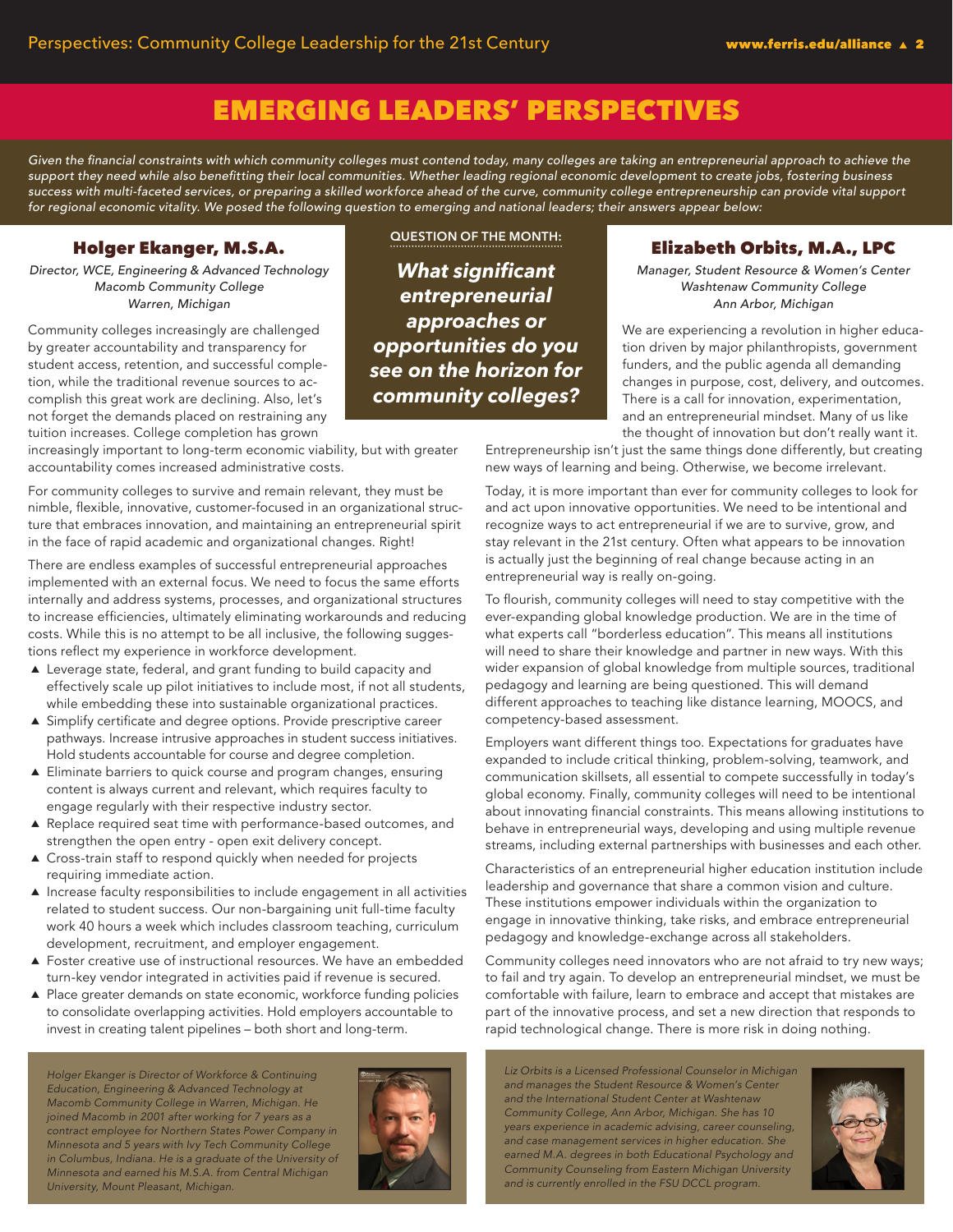# NATIONAL LEADER PERSPECTIVE

Given the financial constraints with which community colleges must contend today, many colleges are taking an entrepreneurial approach to achieve the support they need while also benefitting their local communities. Whether leading regional economic development to create jobs, fostering business success with multi-faceted services, or preparing a skilled workforce ahead of the curve, community college entrepreneurship can provide vital support for regional economic vitality. We posed the following question to emerging and national leaders; their answers appear below:

# "If you don't ask…"

## Catherine B. Ahles, MBA, APR, Fellow PRSA

Senior Vice President, Premier Aircraft Sales *Fort Lauderdale, Florida*

My mother was one of the greatest entrepreneurs I've known. Armed with a 10th grade education, she married before World War II, established a home while my dad fought the war, and raised

four kids in the 1950's and 60's. Completely dedicated to children, she became deeply involved in Keeler Elementary School, where she was always looking for ways to augment good learning with good fun, and so the Keeler School Fun Fair was born.

Mom decided that each kid should leave the fair with a "goodie bag", but the school didn't have the funds. So, day after day, week after week, she would cold-call every business in the neighborhood, asking for contributions to her 100 bags of goodies. The first year, the lunch-sized bags had a pencil and eraser. The second year, there was some candy, too. The third, toys appeared. By the sixth or seventh year, kids were leaving that fair with a treasure trove of crayons, notebooks, and the occasional T-shirt or classic beaded belt.

Her entrepreneurial secret? "If you don't ask, you don't get."

Those words have guided me throughout my years in higher education and business. During his acceptance of the presidential nomination at the 1988 Republican National Convention, George H.W. Bush called "for a better America, for an endless enduring dream and a thousand points of light." I remarked to our president that we were surely one of those thousand points of light – so why don't we invite Bush to speak on our campus? While many scoffed at the idea (and some thought I was nuts), I was blessed with a president who also believed, "if you don't ask, you don't get." So we did – and he came! Weeks later, we got a call from staff of Democratic candidate Michael Dukakis – could he provide the opposing viewpoint? And after that (not wanting the Dems to have the last word), President Reagan decided to visit. All told, we had more than 30,000 visitors and 400 members of the press corps on our campus that fall, thrusting Macomb Community College into the national spotlight and making us heroes in the community's eyes…all because we asked.

# *For community colleges, the secret to leveraging publications, to name a few. "if you don't ask, you don't get" comes down to asking the right questions to uncover entrepreneurial opportunities.*

More recently, my business has undertaken an entrepreneurial venture with some community colleges. Premier Aircraft Sales' maintenance shop regularly removes engines from aircraft when owners upgrade. It costs a fortune to crate and ship them back to the manufacturer, who gives us cents for the scrap. Meanwhile, dozens of community colleges with aircraft maintenance programs purchase engines for student teardown, but it's hugely expensive to buy new. When our maintenance director wondered if the schools would buy our used engines, the

**QUESTION OF THE MONTH:**

*What significant entrepreneurial approaches or opportunities do you see on the horizon for community colleges?*

answer was, "If you don't ask, you don't get." A new line of business has now developed selling used engines to a variety of third parties, and the relationship we've established with the Aviation Technician Education Council (ATEC) has benefitted both Premier and the schools involved.

For community colleges, the secret to leveraging "if you don't ask, you don't get" comes down to asking the right questions to uncover entrepreneurial opportunities. Some of those questions are:

- A What are the emerging markets or industries, US and abroad, that will require workers with specialized skills?
- $\blacktriangle$  How can I identify the specific training needs required of employers in those markets and industries?
- $\triangle$  With whom should we partner?
- $\blacktriangle$  What would partners be willing to invest resources in, whether funding, equipment, facilities, technology, or expertise?

There are numerous market forecasting resources for community colleges to tap; universities, government documents, industry association forecasts and reports in credible business publications, to name a few. Watching global trends is crucial. For example, China's airspace – previously controlled by the military – was recently opened to private aviation. Chinese companies are building aircraft production plants, creating all sorts of training needs. Many US colleges offer flight training, air traffic control programs, engine, airframe, avionics technician, manufacturing, and process control programs. Creating relationships and partnerships with Chinese aviation concerns – which they are eager to do – will provide many entrepreneurial program initiatives in the next decade, I predict.

How does a community college jump on board with this and other emerging entrepreneurial opportunities? Do the research, identify emerging markets or industries, pinpoint the training needs, create relationships, conceptualize partnerships, and…just ask.

*There are numerous market forecasting resources* 

*for community colleges to tap; universities, government documents, industry association forecasts and reports in credible business* 



*Cathy Ahles's 34-year career in higher education focused on public relations and marketing. As Vice President at Macomb Community College, she conducted three countywide ballot proposals, netting \$90 million to*  establish and operate the first University Center in the *nation. She also served as faculty at Florida International and Nova Southeastern Universities, as well as in the Ferris State University DCCL Program. She is currently pursuing her lifelong passion for aviation as a partner in Premier Aircraft Sales, one of the largest aircraft dealerships in the US. She holds an MBA from Michigan State University.*